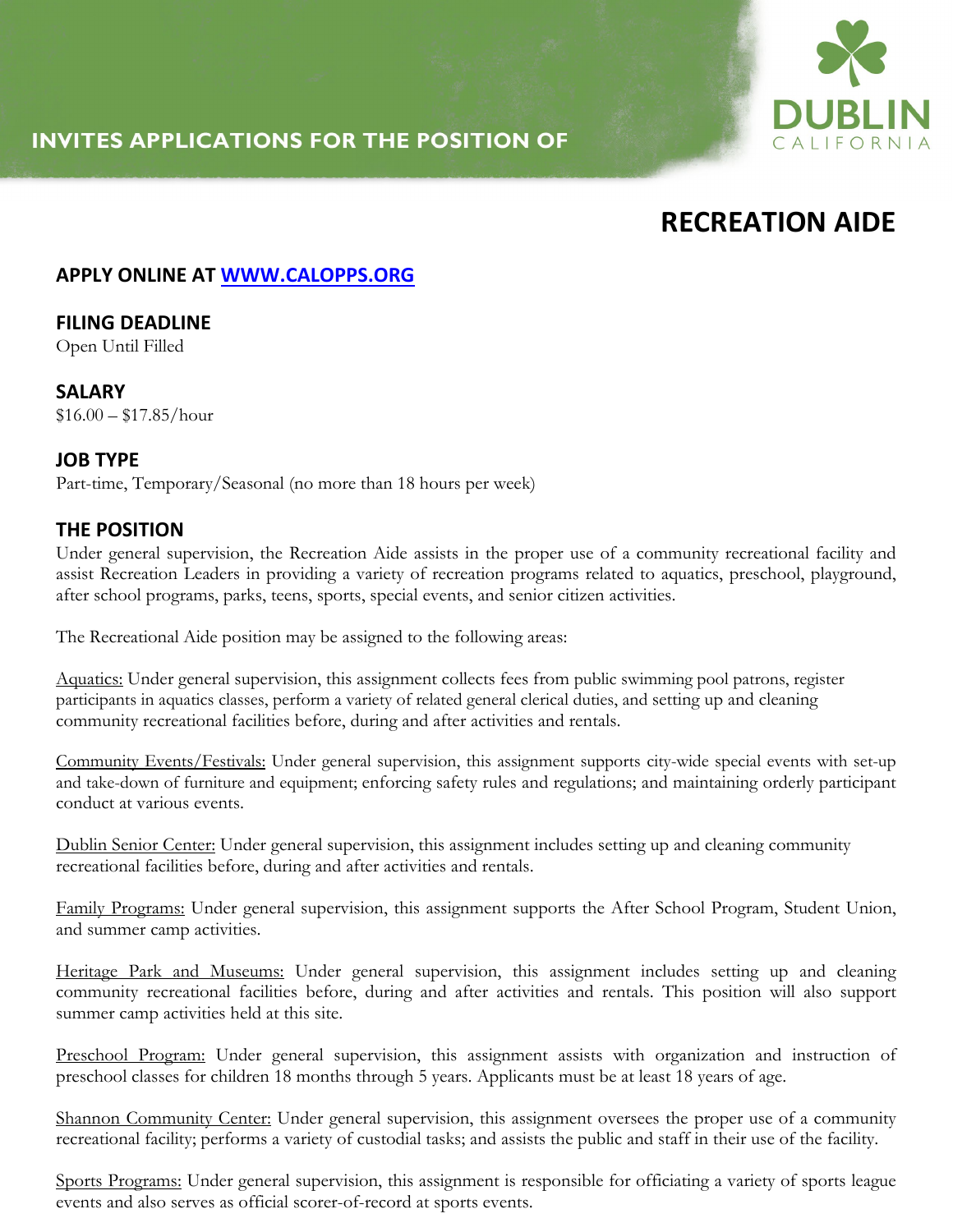# **ESSENTIAL DUTIES AND RESPONSIBILITIES**

The following duties are normal for this classification. The omission of specific statements of duties does not exclude them from the position if the work is similar, related or a logical assignment to this class.

- Assist in leading recreation activities in program areas such as preschool, playground, parks, teens, sports, special events, and senior citizen activities.
- Assist in carrying out recreational activities appropriate to a variety of locations such as playgrounds, parks, community centers, pre-school classrooms, school sites, and sports facilities.
- Assist in leading activities in areas such as arts and crafts, games, sports, music, drama, and nature study.
- Assist in setting up, taking down, and cleaning up recreational facilities; as assigned, open and close facilities as scheduled for use, and secure the facility upon leaving.
- May provide minor first aid to recreation program participants and/or perform related first aid/emergency techniques.
- Exercise precautions necessary to ensure the safety of recreation program participants and spectators.
- Build and maintain positive working relationships with co-workers, other City employees and the public using principles of good customer service.
- Set up furniture or equipment for activities scheduled and see that it is in proper condition and is replaced after use.
- Monitor activities of facility users for appropriate and safe conduct.
- Clean up after facility users and set up for subsequent activities; sweep and mop floors as required, empty trash receptacles throughout the facility, as necessary; keep restrooms and kitchen clean and well stocked with paper towels, tissues, etc.
- Collect fees from public swimming pool patrons and aquatics class registrants, and issue pool passes.
- Complete daily attendance and cash receipt report forms.
- Answer the telephone, provide information to callers and write messages, as needed.
- Assist customers at the front counter.
- Perform general clerical work such as issuing receipts, photocopying, and filing; complete and submit required forms and reports.
- Clean and sanitize workstation and equipment.
- Assist in conducting preschool class activities in areas such as arts and crafts, games, music, or story time.
- Interpret and apply official game rules for a variety of playing field sports related to league play.
- Conduct sports contests according to rules of the game and maintain control of the contest.
- Oversee the work of scoring officials to ensure proper timing and scoring of the event; perform as official scorer-of-record.
- Inspect playing field area and equipment prior to play to ensure preparation and safety for play to begin.
- Ensure safety of players and spectators.
- Notify appropriate City staff regarding necessary repair and/or replacement of play areas/related equipment.
- Perform other duties as assigned.

# **QUALIFICATIONS**

#### *Training and Experience*

Any combination equivalent to education and experience likely to provide the required knowledge and abilities are qualifying. A typical way to obtain the knowledge and abilities would be:

- 1. Education: There is no educational requirement for this class; equivalent to completion of two years of high school is desirable.
- 2. Experience: Work experience is not required; experience in handling money and cashiering is desirable. Demonstrated experience (paid or volunteer) working with participants in a structured or supervised social/recreational program.

#### *Knowledge Of*

- Basic knowledge of a variety of recreation activities.
- Ability to do heavy physical work including the lifting and moving of tables and chairs.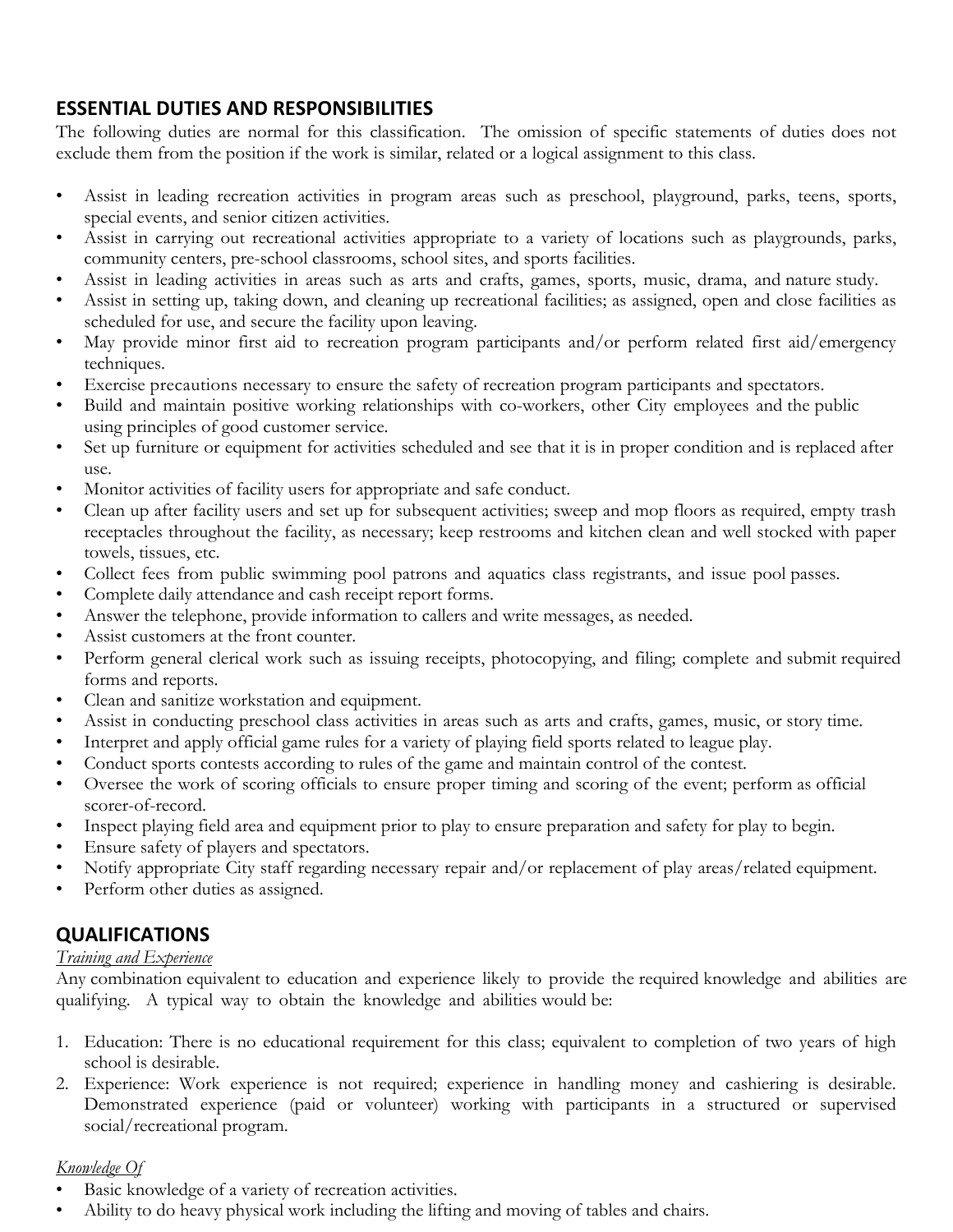- Rules, regulations, procedures, and score keeping as applied to the conduct of a variety of field sport league activities.
- Age group characteristics of preschool children.
- Basic arithmetic, including addition, subtraction, multiplication and division. English language skills, including punctuation and spelling;
- Point of sale or cash registers.

#### *Ability To*

- Learn skills needed to conduct basic recreation activities. Follow written and oral instructions.
- Communicate clearly and concisely, both orally and in writing.
- Deal with difficult or stressful situations in a calm and professional manner.
- Establish and maintain cooperative working relationships with those contacted in the course of work.
- Use of a personal computer is desirable.
- Officiate at a variety of field sport league activities; engage in physical activity. Exercise objective judgment in making field sport rules determinations/calls.
- Must be able to work nights, weekends and holidays.

#### Licenses, Certifications, Special Requirements

- 1. At time of hire, must be 15 years of age or older (18 years of age if assigned to Preschool Program).
- 2. Required: School work permit, if applicable.
- 3. Current Certification in Standard First Aid and CPR.
- 4. This classification is designated as a Mandatory Reporter; Completion of Mandatory Reporter training is required within one month of employment.
- 5. Any offer of employment to an adult who will have direct contact with minors is conditional upon submission of a completed fingerprint screening and a satisfactory background check.
- 6. Possession of a valid California Class C driver's license is not required for this class; however, if an employee possesses a valid license, he/she may be required to provide a Certificate of Automotive Insurance for Personal Liability.

# **BENEFITS**

Other than statutory law, AB1522 (CA Paid Sick Leave law), there are no benefits for part-time, temporary/seasonal position.

# **PHYSICAL STANDARDS**

The physical standards described are representative of those that must be met by employees to successfully perform the essential functions of this class. Reasonable accommodations may be made to enable individuals with disabilities to perform the essential functions.

On a continuous basis, know and understand all aspects of the job; intermittently analyze work papers, reports and special projects; identify and interpret technical and numerical information; observe and report operational and technical policy and procedures.

On an intermittent basis, sit at desk for long periods of time; stand, walk, and bend while assisting with recreation activities; squat, climb, kneel and twist when setting up various recreation programs; talk or hear, in person, in meetings and by telephone; use hands and fingers to handle, feel or operate standard office equipment; reach with hands and arms; perform simple grasping and fine manipulation; and lift or carry weight of 100 pounds or less. While performing duties, the employee is regularly required to use written and oral communication skills; interact with City staff, volunteers, vendors, and the public.

# **THE SELECTION PROCESS**

The best-qualified candidates, as determined by an initial screening of applications, will be invited to participate in an interview process which will consist of written and/or oral components. The City reserves the right to test an applicant in any other manner to determine suitability and to alter any aspect of the selection process. Meeting the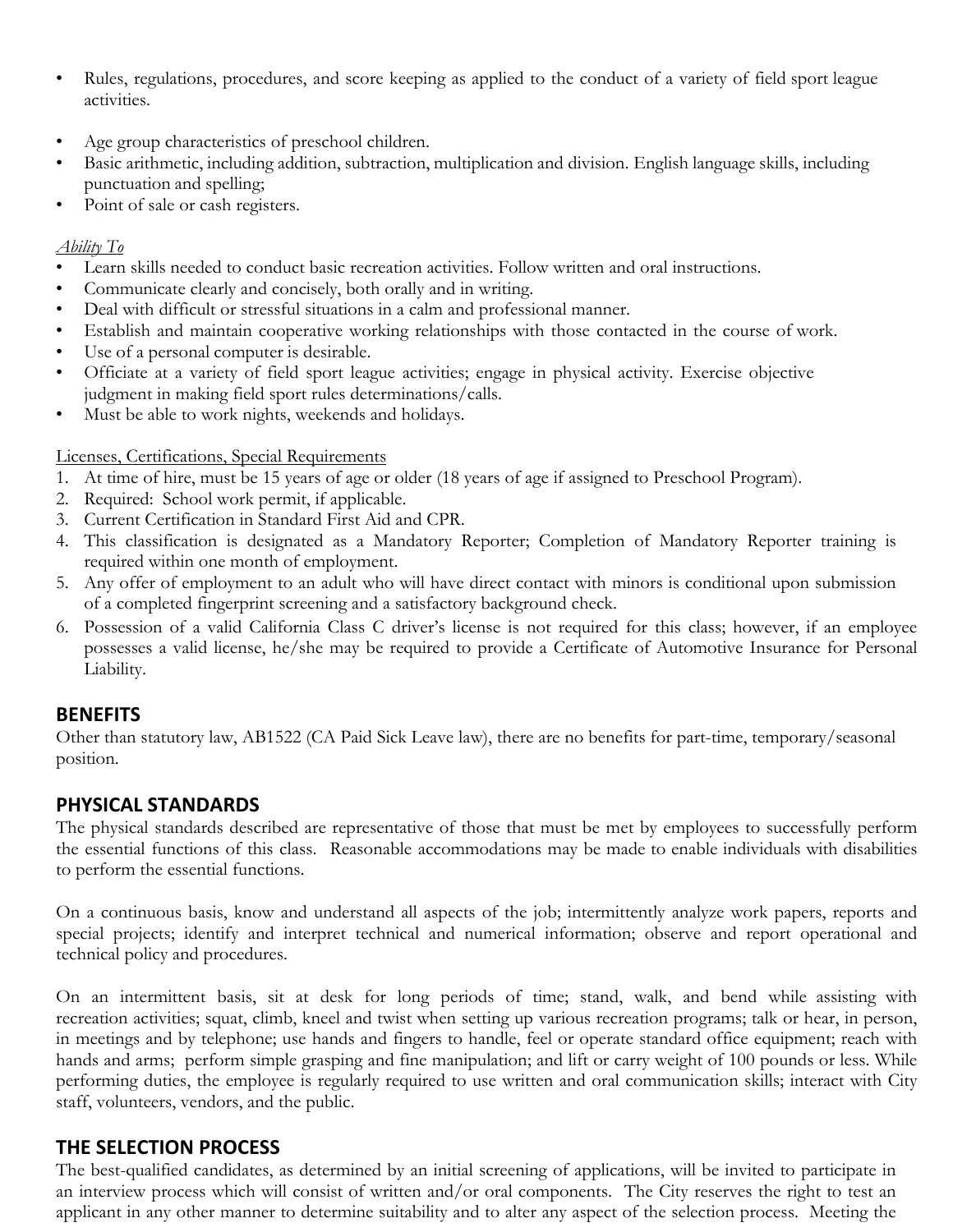minimum requirements listed in this job description does not guarantee advancement in subsequent phases of the selection process. No faxed or e-mailed applications will be accepted.

Pursuant to the City's Personnel Rules Section 24.2, the City retains the right to take appropriate steps to avoid inappropriate working relationships among relatives.

#### **EQUAL OPPORTUNITY EMPLOYER**

In accordance with Federal and State laws, the City of Dublin does not discriminate on the basis of race, religion, color, national origin, ancestry, handicap, disability, medical condition, marital status, sex, or age.

#### **HOW TO APPLY**

Apply online at **www.CalOpps.org**. Once there, click on "**Member Agencies**," "**City of Dublin**," then on "**RECREATION AIDE**" and "**Apply Now**." No faxed or e-mailed applications will be accepted.

THIS ANNOUNCEMENT is meant only as a general description guide and is subject to change. The information contained herein does not constitute an expressed or implied contract of employment and these provisions are subject to change.

# **SUPPLEMENTAL QUESTIONS**

The Recreation Aide is a Part-Time, Temporary position with no benefits. In order to continue in the City's recruitment process, you are required to respond/complete the following Supplemental Questions online:

1. Recreation Aide employees must be 15 years of age or older at the time of hire. Do you meet the minimum age requirement for the position?

□ YES  $\Box$  NO

- 2. Are you applying for a Preschool Program position?
	- □ YES □ NO
- 3. If applying for a Preschool Program position, Recreation Aide–Preschool Program employees must be 18 years of age or older at the time of hire. Do you meet the minimum age requirement for this assignment?

□ YES  $\Box$  NO □ NOT APPLICABLE

- 4. Please indicate your preferred program area(s) you are applying for (mark all that apply):
	- □ Aquatics □ Community Events/Festivals □ Dublin Senior Center □ Family Programs □ Heritage Park and Museums □ Preschool Programs □ Shannon Community Center □ Sports Programs
- 5. Please indicate your availability for WEEKDAYS below: